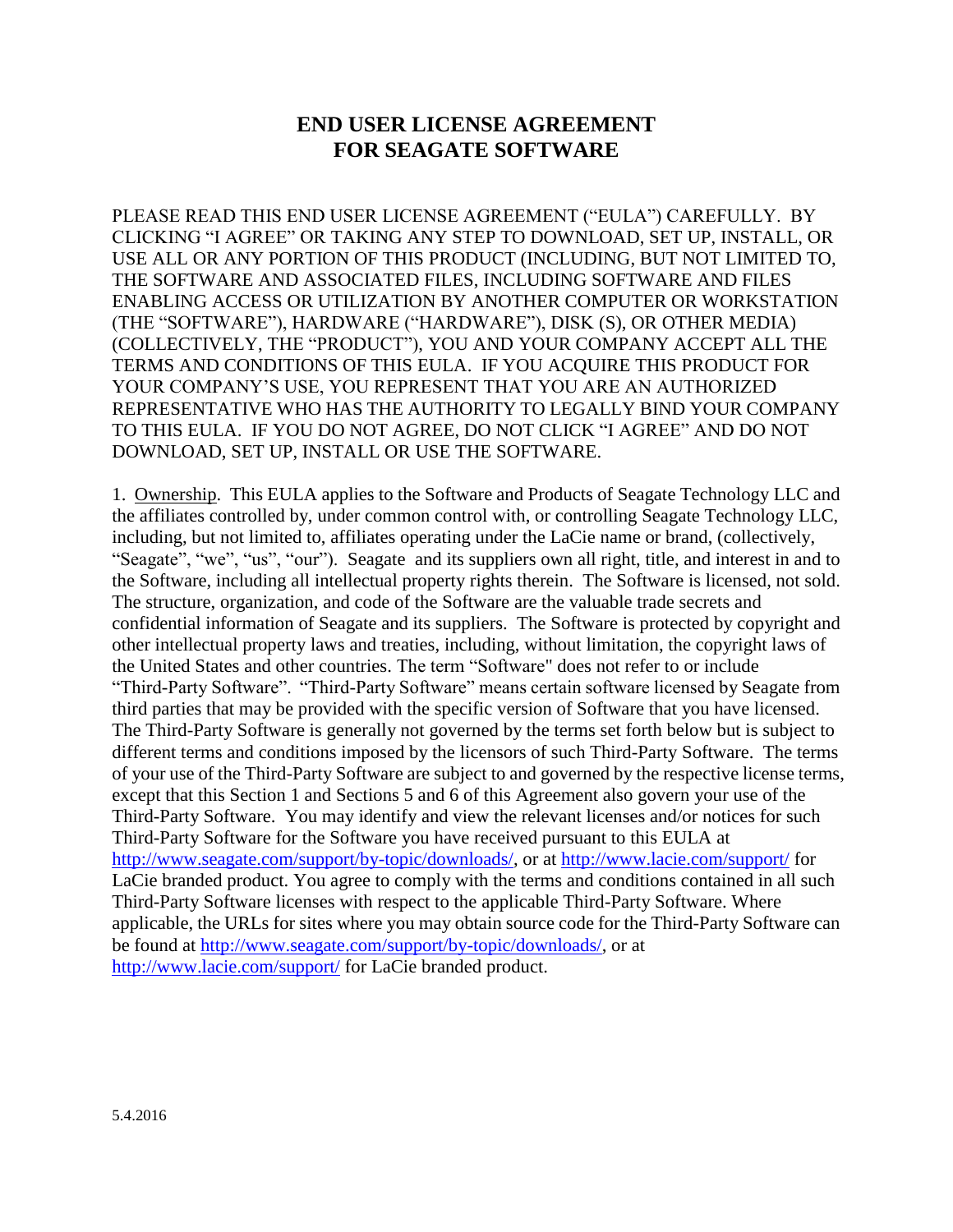2. Product License. Subject to your compliance with the terms of this EULA, Seagate grants you a personal, non-exclusive, non-transferable, limited license to install and use one (1) copy of the Software on each of your personal computers, workstations, or other devices, solely for your own personal or internal business use and only for the purposes described in the associated documentation. Use of some Third-Party Software included on the media provided with the Product may be subject to terms and conditions of a separate license agreement; this license agreement may be contained in a "Read Me" file located on the media that accompanies that Product. The Software includes components that enable you to link to and use certain services provided by third parties ("Third Party Services"). Your use of the Third Party Services is subject to your agreement with the applicable third-party service provider. Except as expressly stated herein, this EULA does not grant you any intellectual property rights in the Product. Seagate and its suppliers reserve all rights not expressly granted to you. There are no implied rights.

2.1 Software. You are also permitted to make a single copy of the Software strictly for backup and disaster recovery purposes. You may not alter or modify the Software or create a new installer for the Software. The Software is licensed and distributed by Seagate for use with its storage products only, and may not be used with non-Seagate storage products.

- 3. Restrictions. You are not licensed to do any of the following:
	- a. Create derivative works based on the Product or any part or component thereof, including, but not limited to, the Software;
	- b. Reproduce the Product, in whole or in part;
	- c. Except as expressly authorized by Section 11 below, sell, assign, license, disclose, or otherwise transfer or make available the Product, in whole or in part, to any third party;
	- d. Alter, translate, decompile, or attempt to reverse engineer the Product or any part or component thereof, except and only to the extent that such activity is expressly permitted by applicable law notwithstanding this contractual prohibition;
	- e. Use the Product to provide services to third parties;
	- f. Take any actions that would cause the Software to become subject to any open source license agreement if it is not already subject to such an agreement; and
	- g. Remove or alter any proprietary notices or marks on the Product.

4. Updates. If you receive an update or an upgrade to, or a new version of, any Software ("Update") you must possess a valid license to the previous version in order to use the Update. All Updates provided to you shall be subject to the terms and conditions of this EULA. If you receive an Update, you may continue to use the previous version(s) of the Software in your possession, custody or control. Seagate shall have no obligation to support the previous versions of the Software upon availability of an Update. Seagate has no obligation to provide support, maintenance, Updates, or modifications under this EULA.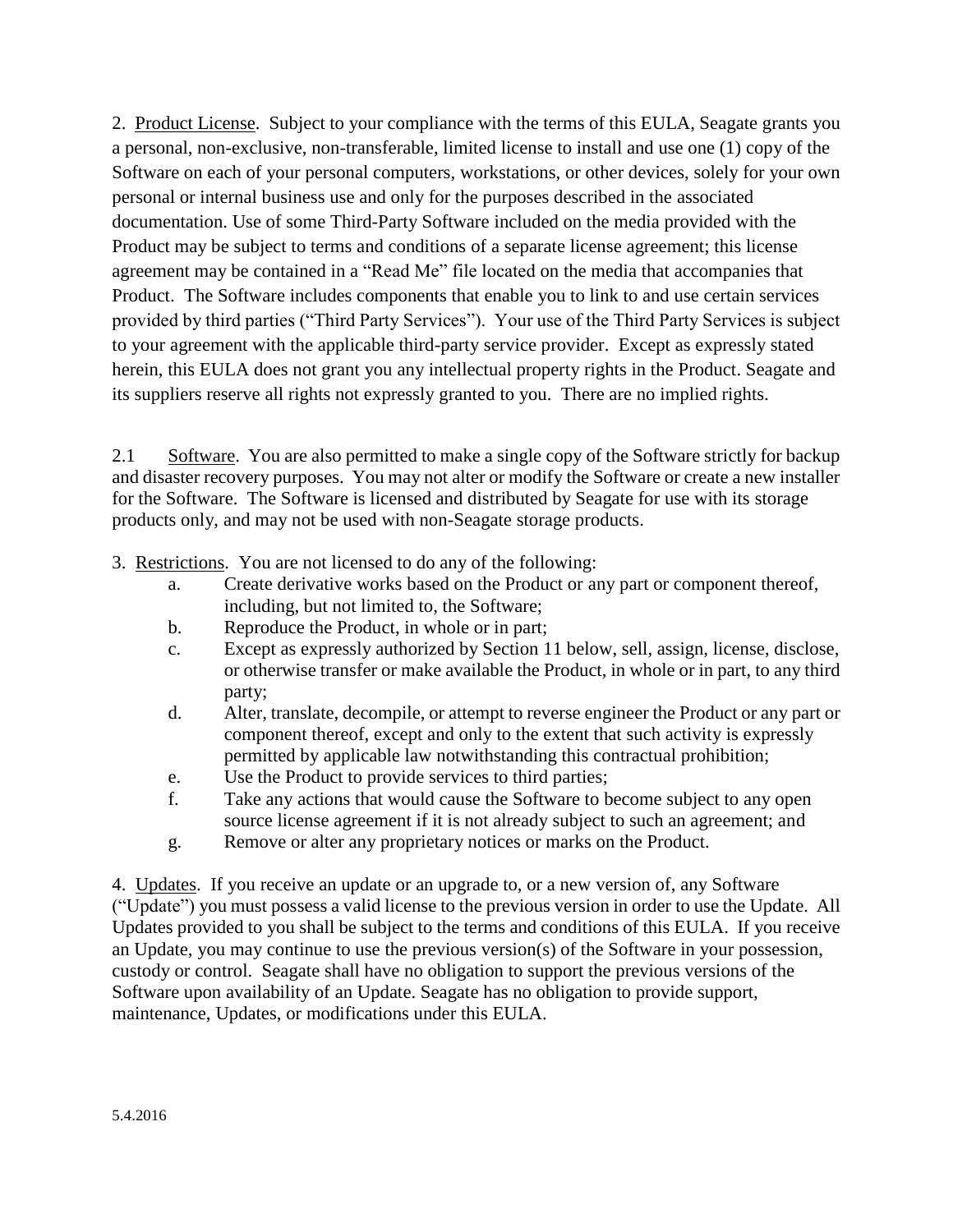5. NO WARRANTY. THE PRODUCT AND THE THIRD-PARTY SOFTWARE ARE OFFERED ON AN "AS-IS" BASIS AND NO WARRANTY OR CONDITION, WHETHER EXPRESS, IMPLIED OR LEGAL, IS GIVEN OR APPLIES. SEAGATE AND ITS SUPPLIERS EXPRESSLY DISCLAIM ALL WARRANTIES AND CONDITIONS OF ANY KIND, WHETHER STATUTORY, LEGAL, EXPRESS OR IMPLIED, INCLUDING, BUT NOT LIMITED TO, IMPLIED WARRANTIES OR CONDITIONS OF QUALITY, MERCHANTABILITY, FITNESS FOR A GENERAL OR PARTICULAR PURPOSE, WARRANTY AGAINST HIDDEN DEFECTS, TITLE OWNERSHIP AND NON-INFRINGEMENT. THIS DISCLAIMER APPLIES TO THE MAXIMUM EXTENT PERMITTED BY APPLICABLE LAWS. SEAGATE DOES NOT PROVIDE THE THIRD PARTY SERVICES AND MAKES NO WARRANTIES WITH RESPECT TO THE THIRD PARTY SERVICES. YOUR USE OF THE THIRD PARTY SERVICES IS AT YOUR RISK.

6. EXCLUSION OF INCIDENTAL, CONSEQUENTIAL, AND CERTAIN OTHER DAMAGES. TO THE MAXIMUM EXTENT PERMITTED BY APPLICABLE LAW, IN NO EVENT SHALL SEAGATE OR ITS LICENSORS OR SUPPLIERS BE LIABLE FOR ANY SPECIAL, INCIDENTAL, PUNITIVE, INDIRECT, OR CONSEQUENTIAL DAMAGES WHATSOEVER (INCLUDING, BUT NOT LIMITED TO, DAMAGES FOR LOSS OF PROFITS OR CONFIDENTIAL OR OTHER INFORMATION, FOR BUSINESS INTERRUPTION, FOR PERSONAL INJURY, FOR LOSS OF PRIVACY, FOR FAILURE TO MEET ANY DUTY INCLUDING OF GOOD FAITH OR REASONABLE CARE, FOR NEGLIGENCE, AND FOR ANY OTHER PECUNIARY OR OTHER LOSS WHATSOEVER) ARISING OUT OF OR IN ANY WAY RELATED TO THE USE OF OR INABILITY TO USE THE PRODUCT OR ANY PART OR COMPONENT THEREOF OR RELATED SERVICE OR ANY THIRD PARTY SERVICES, OR OTHERWISE UNDER OR IN CONNECTION WITH ANY PROVISION OF THE EULA, EVEN IN THE EVENT OF THE FAULT, TORT (INCLUDING NEGLIGENCE), MISREPRESENTATION, STRICT LIABILITY, BREACH OF CONTRACT, OR BREACH OF WARRANTY OF SEAGATE OR ITS LICENSORS OR SUPPLIERS, AND EVEN IF SEAGATE OR ITS LICENSOR OR SUPPLIER HAS BEEN ADVISED OF THE POSSIBILITY OF SUCH DAMAGES AND NOTWITHSTANDING ANY FAILURE OF THE ESSENTIAL PURPOSE OF THIS AGREEMENT OR ANY REMEDY.

7. LIMITATION OF LIABILITY. NOTWITHSTANDING ANY DAMAGES THAT YOU MIGHT INCUR FOR ANY REASON WHATSOEVER, THE ENTIRE LIABILITY OF SEAGATE UNDER ANY PROVISION OF THIS EULA AND YOUR EXCLUSIVE REMEDY HEREUNDER SHALL BE LIMITED TO, AND IN NO EVENT WILL SEAGATE'S TOTAL CUMULATIVE DAMAGES EXCEED, THE FEES PAID BY THE LICENSEE TO SEAGATE FOR THE PRODUCT. ADDITIONALLY, IN NO EVENT SHALL SEAGATE'S LICENSORS OR SUPPLIERS BE LIABLE FOR ANY DAMAGES OF ANY KIND.

8. Privacy. Seagate's collection, use and disclosure of personally identifiable information in connection with your use of the Product is governed by Seagate's Privacy Policy which is located at [http://www.seagate.com/legal-privacy/privacy-policy/.](http://www.seagate.com/legal-privacy/privacy-policy/) As further described in Seagate's Privacy Policy, certain Products may include a Product dashboard which allows users to manage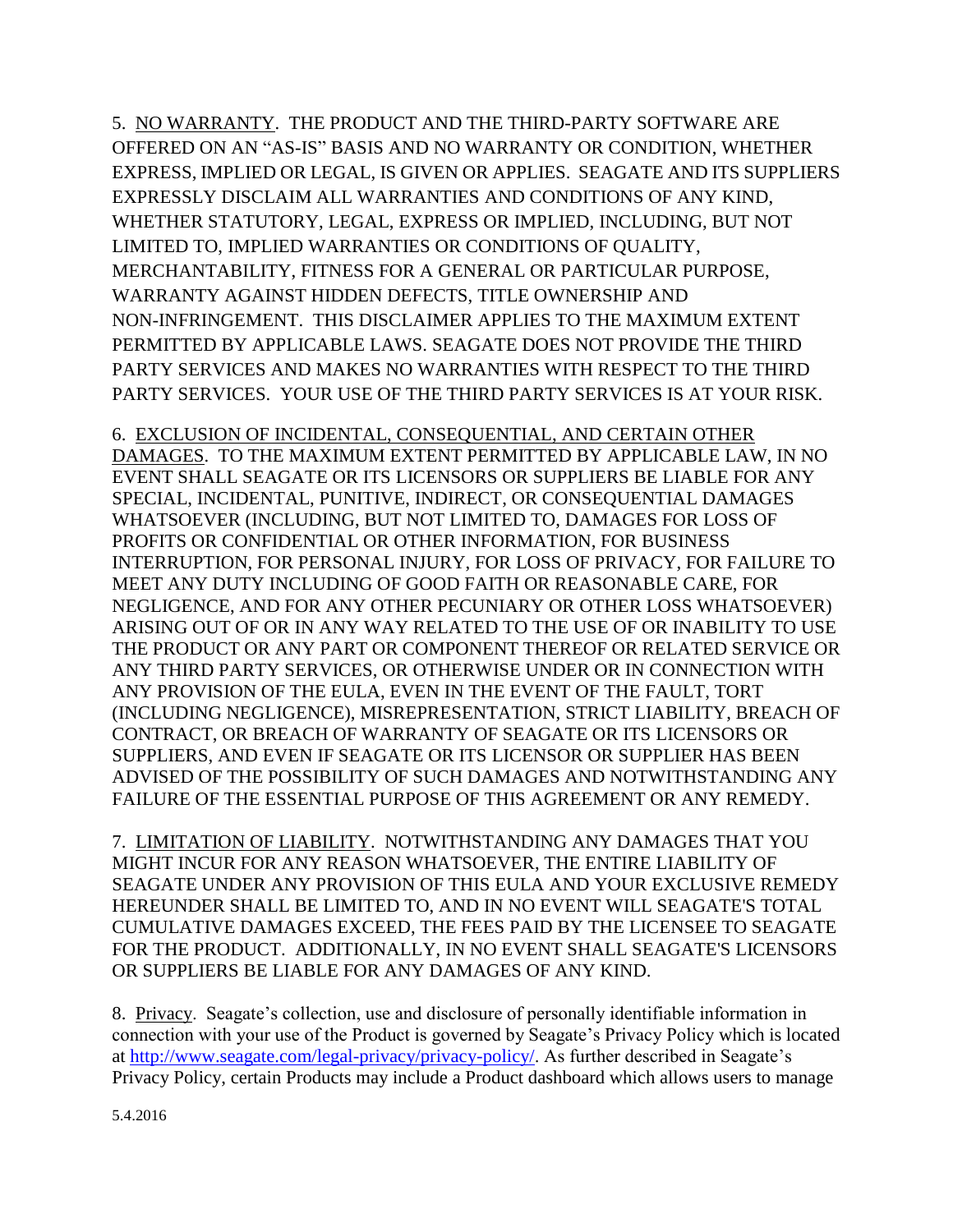Product settings, including, but not limited to, use of anonymous statistical usage data in connection with personally identifiable information. You agree to Seagate's collection, use, and disclosure of your data in accordance with the Product dashboard settings selected by you for the Product, or in the case of transfer as described in Section 11, you agree to the settings selected by the prior licensee unless or until you make changes to the settings.

9. Indemnification. By accepting the EULA, you agree to indemnify and otherwise hold harmless Seagate, its officers, employees, agents, subsidiaries, affiliates, and other partners from any direct, indirect, incidental, special, consequential or exemplary damages arising out of, relating to, or resulting from your use of the Product or any other matter relating to the Product, including, without limitation, use of any of the Third Party Services.

10. International Trade Compliance**.** The Software and any related technical data made available for download under this EULA are subject to the customs and export control laws and regulations of the United States ("U.S.") and may also be subject to the customs and export laws and regulations of the country in which the download is contemplated. Further, under U.S. law, the Software and any related technical data made available for download under this EULA may not be sold, leased or otherwise transferred to restricted countries, or used by a restricted end-user (as determined on any one of the U.S. government restricted parties lists, found at [http://www.bis.doc.gov/complianceandenforcement/liststocheck.htm\)](http://www.bis.doc.gov/complianceandenforcement/liststocheck.htm) or an end-user engaged in activities related to weapons of mass destruction including, without limitation, activities related to designing, developing, producing or using nuclear weapons, materials, or facilities, missiles or supporting missile projects, or chemical or biological weapons. You acknowledge that you are not a citizen, national, or resident of, and are not under control of the governments of Cuba, Iran, North Korea, Sudan or Syria; are not otherwise a restricted end-user as defined by U.S. export control laws; and are not engaged in proliferation activities. Further, you acknowledge that you will not download or otherwise export or re-export the Software or any related technical data directly or indirectly to the above-mentioned countries or to citizens, nationals, or residents of those countries, or to any other restricted end-user or for any restricted end-use.

11. General. This EULA between Licensee and Seagate is governed by and construed in accordance with the laws of the State of California without regard to conflict of laws principles. The EULA constitutes the entire agreement between Seagate and you relating to the Product and governs your use of the Product, superseding any prior agreement between you and Seagate relating to the subject matter hereof. If any provision of this EULA is held by a court of competent jurisdiction to be contrary to law, such provision will be changed and interpreted so as to best accomplish the objectives of the original provision to the fullest extent allowed by law and the remaining provisions of the EULA will remain in force and effect. The Product and any related technical data are provided with restricted rights. Use, duplication, or disclosure by the U.S. government is subject to the restrictions as set forth in subparagraph  $(c)(1)(iii)$  of DFARS 252.227-7013 (The Rights in Technical Data and Computer Product) or subparagraphs (c)(1) and (2) of 48 CFR 52.227-19 (Commercial Computer Product – Restricted Rights), as applicable. The manufacturer is Seagate. You may not transfer or assign this EULA or any rights under this EULA, except that you may make a one-time, permanent transfer of this EULA and the Software to another end-user, provided that (i) you do not retain any copies of the Software, the Hardware, the media and printed materials, Upgrades (if any), and this EULA, and (ii) prior to the transfer, the